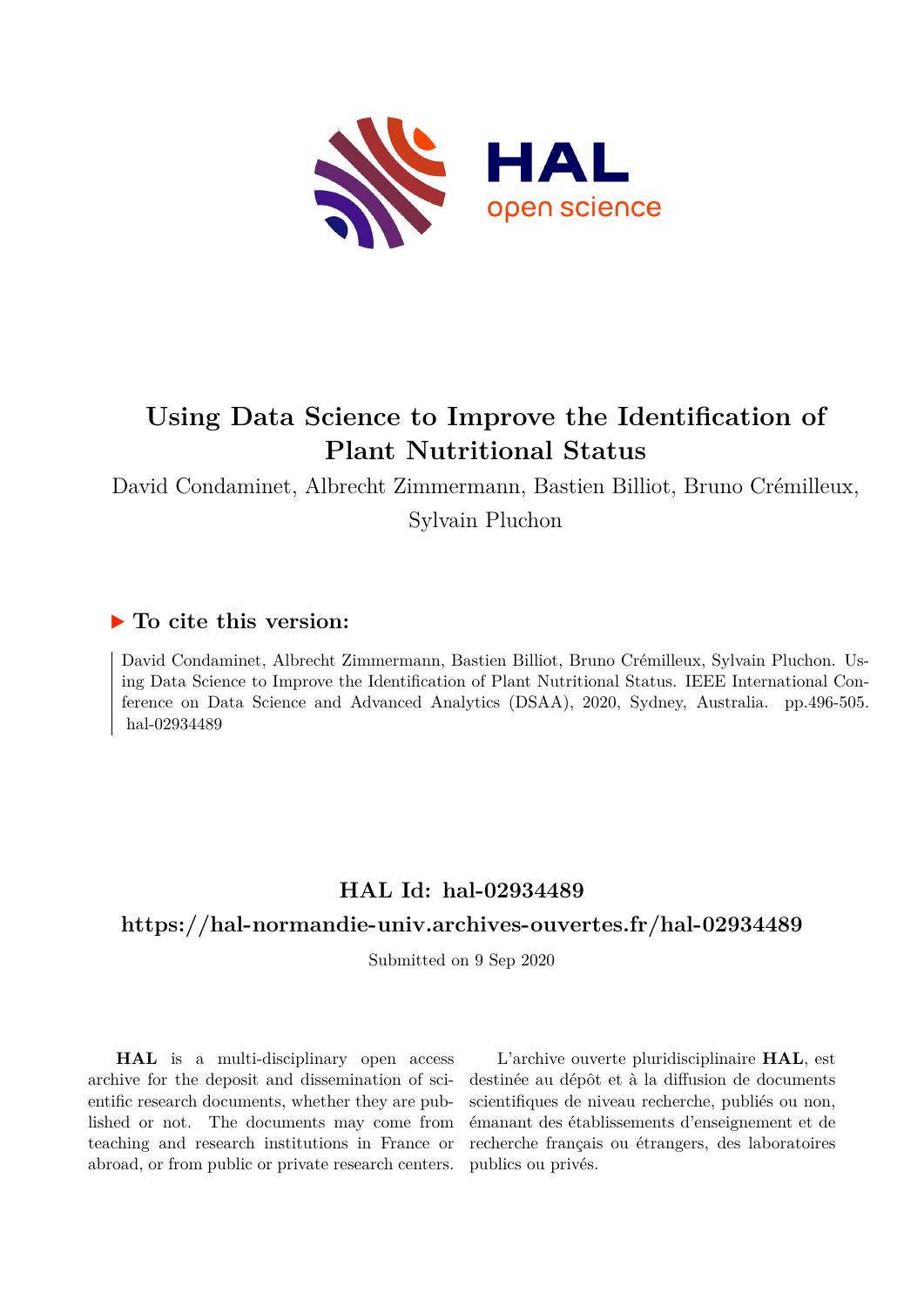# Using Data Science to Improve the Identification of Plant Nutritional Status

David Condaminet

*Normandie Univ, UNICAEN, ENSICAEN, CNRS UMR GREYC - 14000 Caen, France* david.condaminet@unicaen.fr

Albrecht Zimmermann *Normandie Univ, UNICAEN, ENSICAEN, CNRS UMR GREYC - 14000 Caen, France* albrecht.zimmermann@unicaen.fr

Bastien Billiot

*Centre Mondial de l'Innovation Roullier Laboratoire de Nutrition Végétale 35400 Saint-Malo, France* bastien.billiot@roullier.com

Bruno Crémilleux *Normandie Univ UNICAEN, ENSICAEN, CNRS UMR GREYC - 14000 Caen, France* bruno.cremilleux@unicaen.fr

Sylvain Pluchon *Centre Mondial de l'Innovation Roullier Laboratoire de Nutrition Végétale 35400 Saint-Malo, France* sylvain.pluchon@roullier.com

*Abstract*—Developing products for improving plant nutritional status, e.g. fertilizers or plant growth regulators, is an important topic to move towards sustainability in agriculture and to ensure to feed the world population. A key challenge is to identify *when*, *what*, and *how much* nutrients to add to plants' growth environment. In this paper, we study a use case on how to characterize rapeseed plant nutrient deficiencies during their growth. A promising approach consists of deriving data from spectroscopy of leaves, and using this representation to predict what kind of deficiency (if any) plants are undergoing. We are considering three research questions: 1) from which day after onset of a nutrient deficiency we can identify it, 2) whether leaves that have sprouted under nutrient-rich conditions can still help in identifying problems. Third, and most importantly, performing the spectroscopy on the full range of wavelengths is expensive, which under production conditions allows for only relatively few samples. We therefore explore how to perform dimensionality reduction and preprocessing to achieve good predictive accuracy. We show that 1) deficiencies can be identified early on, 2) leaf generations help to predict nutrient deficiencies, and 3) that preprocessing increases the accuracy and dimensionality reduction can be performed without loss of accuracy. Along the way, we find that our some of our industry partners' assumptions about the data do not seem to be borne out by our empirical results, and that the subset of data they initially selected turns out to be too easy to model. The full data leads to more informative insights.

*Index Terms*—agronomy, plant nutrition, dimensionality reduction, subgroup discovery, classification

#### I. INTRODUCTION

Agricultural chemistry is concerned with exploring the biochemical processes governing plant (or animal) growth, maturation, diseases etc. The end goal of such research is the development of substances that can support or control processes, e.g. fertilizer, herbicides and pesticides, or plant growth regulators. Even though the field has been an important contributor to the "green revolution" of the  $20^{th}$  century, it has acquired renewed relevance recently since agricultural paradigms are shifting.

In  $21^{st}$  century agriculture, and in particular in the context of plant nutrition, both how to affect improvements in soil quality, and how to ensure the sustainability of the intervention need to be considered. In addition, production yields should be enough to feed an expected 10 billion people by 2050. To this end, bringing out plant nutrients should follow the maxim: "as much as necessary, as little as possible". One step towards this goal consists of identifying precisely *when*, *what*, and *how much* of nutrients to add to plants' growth environment. Adding too little or too late will stunt growth (and yields), whereas adding too much or too soon puts pressure on ecosystems and ground water (and might also stunt growth and yield).

This paper presents joint work between the GREYC Lab (Caen, France) and the Centre Mondial de l'Innovation Roullier (Saint-Malo, France). The purpose of the Centre Mondial de l'Innovation Roullier is to accelerate the development of advanced technical products to respond to the needs for crops in an increasingly constrained economic, social and environmental context. Increasing their innovation capabilities necessarily involves developing their product screening capabilities, both in terms of frequency and characterization parameters. It is this context that the study presented in this paper fits into.

A widely used method (cf. Section II) of identifying stresses on plants consists of performing spectroscopic analysis of plant leaves. Our industry partners approached us with experimentally generated data and three research questions:

- 1) From which day after onset of a nutrient deficiency can it be reliably predicted?
- 2) Which leaf generations (a concept that we will explain later on) are useful for predicting such deficiencies?
- 3) How can one reduce the set of wavelengths to be measured?

The latter point requires some clarification: a lack of knowledge of the most informative wavelengths requires the use of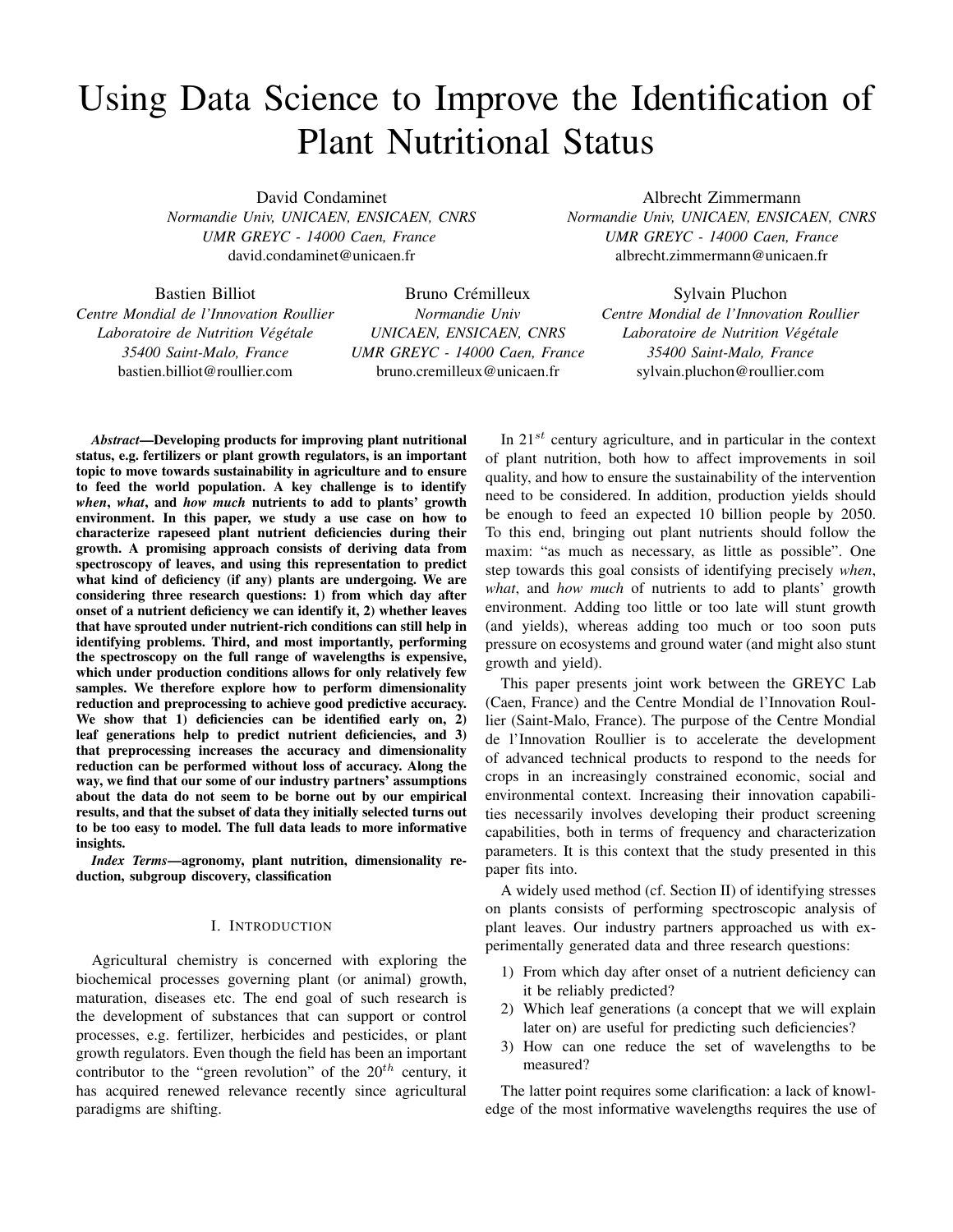wide-range spectrometers, which is a) costly, and b) degrades the measurement precision for each wavelength (wavelength for short). Related to this, spectroscopic measurements are only a means to an end, and feature reduction in the sense of removing uninformative or redundant features could aid eventual classification methods to better predict the stress a particular plant undergoes.

This is an *exploratory* paper in the sense that we first state the problem setting (Section III), characterize the data in Section IV, and perform an initial analysis of the spectroscopic measurements data to get a better understanding (Section V).

In Section VI-A, we discuss the results of data treatment methods proposed by our industry partners, informed by their own experience and the state of the literature (Section II), before analyzing the data in more detail, showing the impact of the leaf generations (Section VI-B) and the date of transplantation (Section VI-C) as well as different techniques to improve the data representation for characterizing deficiency conditions (Section VII). Regarding our research questions, we show that 1) deficiencies can be identified early on, 2) all leaf generations help to predict nutrient deficiencies (including L1 leaves which was unexpected for our industry partners), and 3) that preprocessing can increase the accuracy and the number of wavelengths can be divided by 3 without loss of accuracy. Another contribution validates our partners decision to invite our expertise into the process: we find that some assumptions of our industry partners about their data do not seem to be borne out by our empirical results and that working on the full dataset leads to more informative insights.

#### II. RELATED WORK

While machine learning and data mining *has* been used in connection with agrochemical products, it has been in the context of fertilizer recommendation, disease and weed detection, field management, or risk assessment. For a survey in agriculture see [1].

Dimitriadis *et al.* propose to use machine learning methods to make decisions regarding irrigation, fertilizer, and pesticide application [2]. Kuchenbuch *et al.* try to predict yield increases based on soil and plant characteristics [3]. Yu *et al.* use an ensemble of neural networks to address the same problem [4]. Recently, Shekoofa *et al.* evaluated techniques that not only predict maize yield but also aid in understanding it [5], settling on decision tree models. Yuan *et al.* used Gaussian processes to optimize fertilizer application [6].

A work that is very closely related to our proposal for identifying deficiency conditions used SVMs and ANNs to predict nitrogen and weed stress [7]. Their data set was much smaller than our, only 360 data points, and they report 81% classification accuracy for nitrogen stress and 89% for weed stress. That work was only interested in the feasibility of automatic classification, however, whereas we explore when and which data to acquire. The derived information should help calibrating data acquisition more carefully, and therefore aiding in the future application of data science methods.

Gholap *et al.* have proposed automatically predicting soil characteristics [8], a question that is obviously connected to how to improve its nutritional profile.

Jay *et al.* compare different hand-crafted *vegetation indices*, derived from spectral data, and parameters derived from inverting simulation models for identifying the nitrogen content of leaves [9]. While our samples were created under controlled conditions, their samples came from production plantings and they do not consider explicit stress conditions.

There is also work on selecting which bandwidths of spectral imaging to use for different tasks, often using partial least squares regression (PLSR) [10] or related methods, selecting wavelengths based on the strength of regression coefficients. Peng *et al.* performed prediction of salt concentrations in soil, using PLSR and training a support vector machine on the reduced representation. Li *et al.* and Guo *et al.* [11], [12] propose using a repeated subsampling (similar to bagging) to reject all wavelengths that are not consistently identified as informative, followed by a PCA-like procedure that selects features that allow for the largest projection into a plane orthogonal to the already selected features. They report that they can reduce the full descriptor space from 2151 wavelengths to 31, and further to 7 via multiple linear regression, and that this approach outperforms selection by PLSR. All such methods suppose that the entire spectrum is available to select from, however, and typically do not report specific wavelengths as informative. By contrast, the purpose of our work is to reduce the cost and increase the precision of the imaging system by selecting a subset of wavelengths beforehand to deploy detectors for.

Benoit *et al.*, finally, model photodetectors with Gaussian depending on the central wavelength and the bandwidth of the channel, select optimal parameters (for the discriminative task at hand) via Kullback-Leibler divergence, and report better results than PLSR or CDA. Their stated motivation is close to ours, limiting the amount of sensors that need to be deployed but their approach closer to the dimensionality reduction we describe in Section VII. The main difference is that the authors fix the number of "groupings" and search exhaustively for the best center and width.

## III. THE PROBLEM SETTING

The overarching goal is the automatic, precise, and early identification of nutrient deficiencies. The necessary information can be collected via spectroscopy but there are several questions that remained unclear to our industry partners who lack in-house data science expertise and therefore approached us.

First, it is not clear how early such deficiencies can actually be detected. Early detection is preferred since it requires less intervention to correct the problem.

Second, nutrient deficiencies will be expected to arise *during* the growth process, and while they should be easy to predict from strongly deficient leaves, we want to know whether leaves that experience nutrient stress *after* they have sprouted are also informative.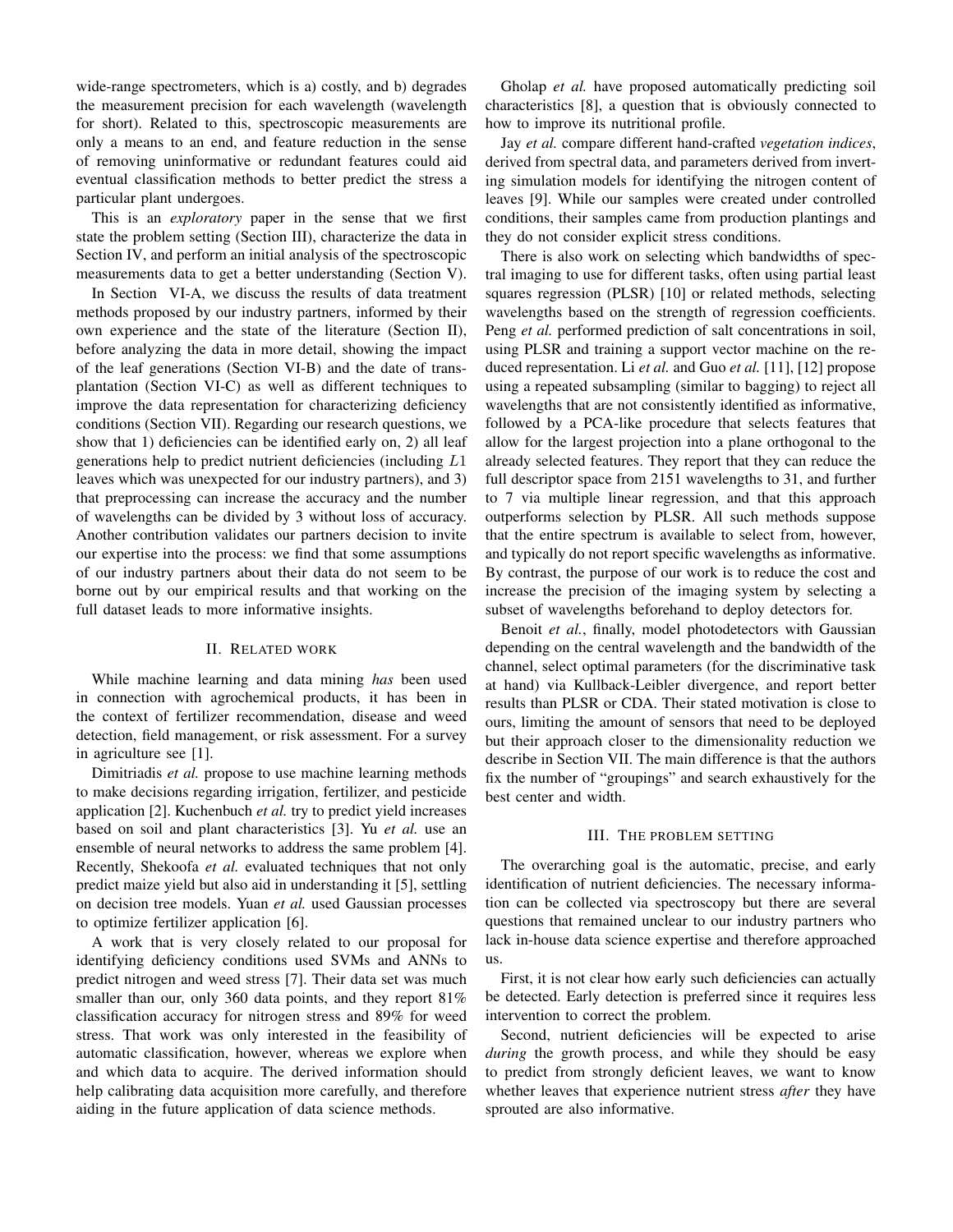Finally, it is important to identify which wavelengths are informative, and using the insight to tailor the sensor setup. Wide-range spectrometers, like the one used to generate the data in this paper, used by laboratories specialized in this kind of analysis are expensive (∼45k e). This price point makes the acquisition of several of them prohibitive, and therefore slows data acquisition.

The goal of our analysis is therefore to reduce the range of wavelength needed to help with making data acquisition cheaper.

Several smaller setups of fewer sensors focused on particular wavelengths could be deployed at a lower price, generating more (and more precise) data. As we will see in our preliminary study (cf. Section V), even leaf samples from the same generation and experiencing the same conditions show differing wavelength reflectance values. This range could be tightened with smaller setups. While we discuss all three questions in our work, the biggest part is taken up with the third one, which requires more extensive experimentation.

#### IV. THE DATA

Our industry partners have provided us with data of rapeseed plants that have been put into situations of nutrient stress in company greenhouses. These data (called FD for "Full Dataset") are generated in the following manner:

- 1) Plants are seeded into soil.
- 2) Plants are transplanted into a hydroponic solution containing all nutrients.
- 3) A week after the transplant, the hydroponic solution is replaced with a nutrient-deficient one.
- 4) Every three or four days, the hydroponic solution is replaced, and spectrographic analysis is performed (see below).

Plants belong to eight different classes and the same experimental conditions are applied during the experimental cycle except the nutrients:

- (1) FULL no nutrient stress (control group)
- complete lack of  $(2)$  nitrogen  $(N0)$ ,  $(3)$  sulfur  $(S0)$ , or  $(4)$ phosphorus (P0), respectively
- partial lack of (5) nitrogen (NINT), (6) sulfur (SINT), or (7) phosphorus (PINT), respectively
- (8) FULLP the control group of the phosphorus deficiency experiments. Experiments for phosphorus deficiency were done separately from nitrogen and sulfur ones and our industry partners wanted to be able to identify the two control groups with 2 distinct labels (FULL and FULLP) in case of bias.

Data are generated via spectroscopy of leaves, using a VIS-NIR 350-2500 nm spectrometer, in other words from near ultraviolet to infrared. Leaves come in three types (indicated by the attribute  $L$ ):

• L1: are leaves that sprout early and grow mainly in an environment where all nutrients are available. It is *expected* that they can store everything necessary and they are not expected to show deficiencies. However,

TABLE I DIFFERENT NUTRIENT CONDITIONS AND THEIR PROPORTION OF THE DATA

| Condition      | Percentage of data |
|----------------|--------------------|
| FULL.          | 9.08%              |
| N <sub>0</sub> | 10.9%              |
| S <sub>0</sub> | 11.3%              |
| P()            | 15.7%              |
| <b>NINT</b>    | 10.9%              |
| <b>SINT</b>    | 10.9%              |
| PINT           | 15.7%              |
| <b>FULLP</b>   | 15.5%              |

spectroscopic measurements are done *after* the beginning of the nutrient deficiency.

- $L3$ : sprout when all nutrients are available but potentially grow in a nutrient-deficient environment.
- L5: sprout already in a nutrient-deficient environment.

Our industry partners recommended that we ignore wavelengths  $\langle 450nm \rangle$  and  $\langle 2000nm \rangle$ , which still left us with data of a dimensionality of 1551. Wavelengths outside this range have a too high noise-to-signal ratio to be useful. In addition to the wavelengths, data are described by the type of leaf, and the day (since the transplantation into the nutrient solution) when the measurement was taken, with possible values {9, 13, 16, 20, 23, 27, 30, 34, 37}. That attribute is denoted by *DaT* (Day After Transplantation). It should be noted that the deficient solutions are introduced on  $DaT = 8$ . All in all, we were supplied with 1365 leaf samples, with different nutrient conditions having the proportions shown in Table I.

Both our industry partners and we feel that using data analysis for optimizing plant nutrition is a promising future research direction, which is why we make the data available at https://figshare.com/articles/cleaned spectra csv/12445574.

## V. A PRELIMINARY STUDY OF THE SPECTROSCOPIC MEASUREMENTS

In this section, we perform an initial analysis of the spectroscopic measurements as usual in a data science process to get a better understanding of the data. We find that the measurements differ according to the nutrient deficiencies so using these data to characterize the nutrient deficiencies is justified, but also that they are not simple to exploit.

*a) Mean of wavelength measurements over all samples per condition.:* To gain a first understanding of the data, and following the recommendation of our industry partners, we separated samples into different deficiency conditions and calculated the average value per wavelength. As Figure 1 shows, there are visually noticeable differences: plants experiencing phosphorus deficiency exhibit higher reflectance values for all wavelengths (note that FULLP and PINT are very close and hardly distinguishable). As for the other conditions, they are more or less well separated depending on the wavelength range. This indicates both that predicting deficiency conditions based on spectroscopy should be possible, and that it is not straight-forward.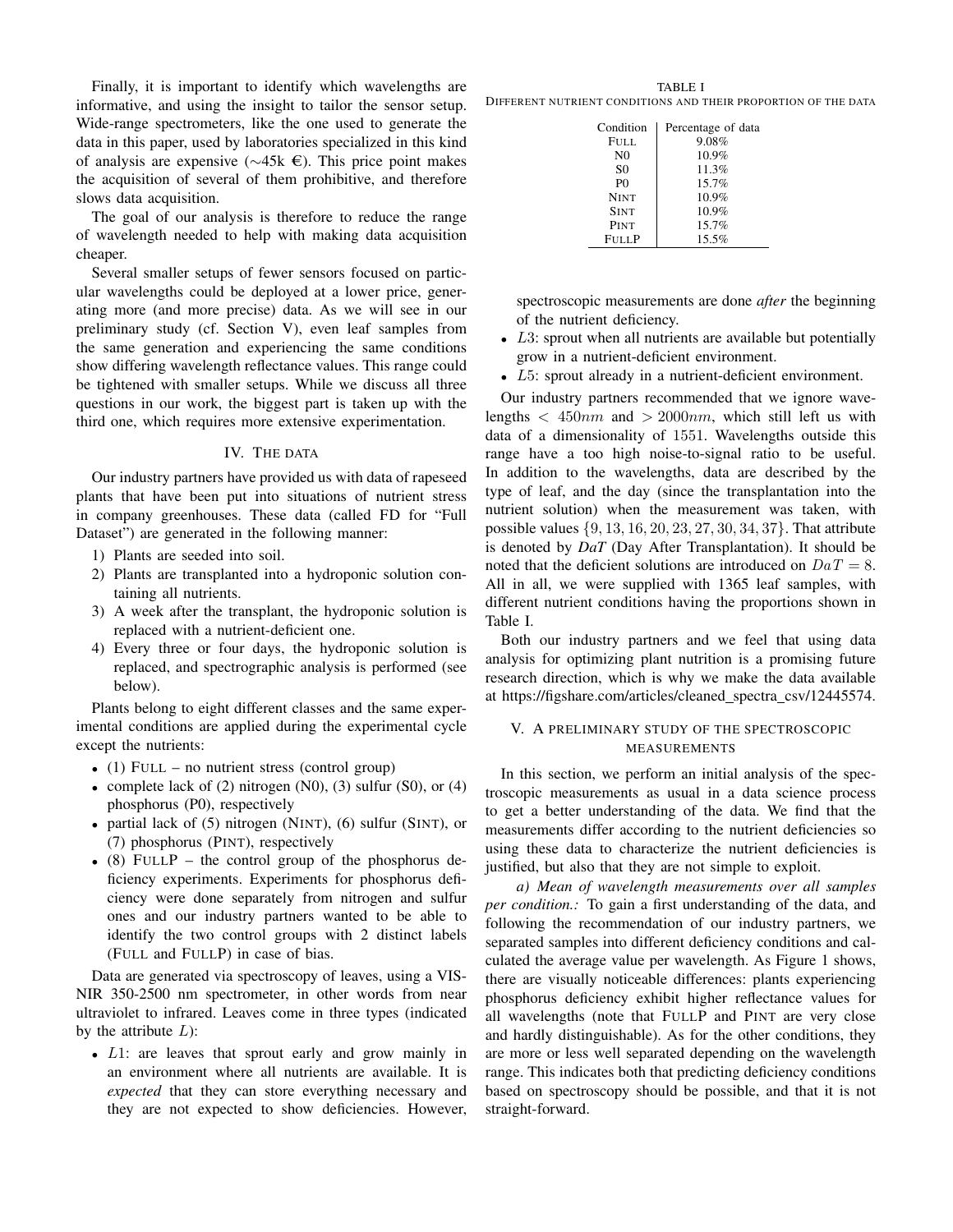

Fig. 1. Average wavelength reflectance according to wavelength per nutrient condition.



Fig. 2. For SINT, reflectance values according to wavelength (L1, L3 and L5 are leaf generations)

*b) Reflectance values for all samples given a condition.:* Figure 2 shows all samples belonging to the SINT class, color-coded depending on the leaf generation  $(L1, L3$  and L5). As we can see, real data, especially one derived from a natural process, is not particularly homogeneous. Since this is already the case for these plants grown under controlled greenhouse conditions, we would expect that outdoor-grown plants to show even larger deviations. This problem that will be aggravated by a small-scale use of wide-spectrum spectrometers. This observation is also a motivation for the preprocessing techniques that we evaluate in Section VII.

## VI. CHARACTERIZING DEFICIENCY CONDITIONS: DATE OF TRANSPLANTATION AND LEAF GENERATION

We start this section by defining a baseline in order to be able to evaluate preprocessing options objectively, then study

the impact of the leaf generations and the date of transplantation in the context of characterizing deficiency conditions.

## *A. Establishing a baseline*

The state of the art in predicting nutrient deficiency conditions applies discriminant analysis or regression methods. The most-widely used of these is partial least squares regression  $[10]$ – $[12]$ . That is why we chose PLSR as a first baseline for classification. In concrete terms, we used the PLSR implementation included in the sklearn library, which requires binarized targets for classification. We therefore use one-hot encoding, representing each class label by an 8-bit vector, one entry of which is 1, the others 0. The output of a PLSR prediction being a numerical value, we interpret the output dimension closest to 1 as indicating the class to be predicted. We evaluated predictive accuracy via repeated randomized stratified 90%/10% training/testing splits. Our code is available at https://github.com/agrodm/dsaa.

Since phosphorus experiments are different from the ones for nitrogen and sulfur, and they did not expect the L1 generation to show any deficiencies at all, our industry partners recommended that we focus only on L3 and L5 leaves under nitrogen/sulfur stress. In addition, to arrive at better separability, they suggested working only on complete deficiencies (N0, S0), in other words removing NINT and SINT samples. This left us with a rather small data set containing 233 samples we call SD3C (for Small Dataset 3 Classes, – FULL, N0, S0). Our experiments show that SD3C is very easy to model w.r.t this simplified classification task (first row of Table II), a surprising result for our industrial partners. By contrast, as the second row shows, the full data set makes for a more challenging problem (experiments with more than 20 runs gave similar results).

As mentioned in Section II, in [7] two stress conditions, nitrogen deficiency and weed presence, were predicted. They report that while combined stresses can be predicted with only 69% accuracy, for nitrogen deficiency alone 81% can be reached. They report best results for an SVM with the RBF kernel, we therefore also used Weka's [13] SMO implementation with the RBF kernel and explored  $\gamma \in [2^{-15}, 2^3]$ and  $C \in [2^{-5}, 2^{15}]$  via grid search. We evaluated predictive accuracy via a stratified ten-fold cross-validation. The results are reported in the bottom half of Table II and we see a similar phenomenon as for PLSR, with the small data set much easier to model than the full one. After discussion, we convinced our partners to drop their suggested setting for the sake of deriving additional insights, and we will work on the full data set (FD) going forward.

In a real-life setting, we cannot expect to know the leaf generation, however, and there is a risk that the SVM exploits this information to split deficient leaves from non-deficient ones. The second column of Table II shows the effect of leaving out the leaf generation, and we can see that for the full, non-preprocessed data, removing leaf information indeed slightly lowers predictive accuracy for the SVM but slightly improves it for PLSR.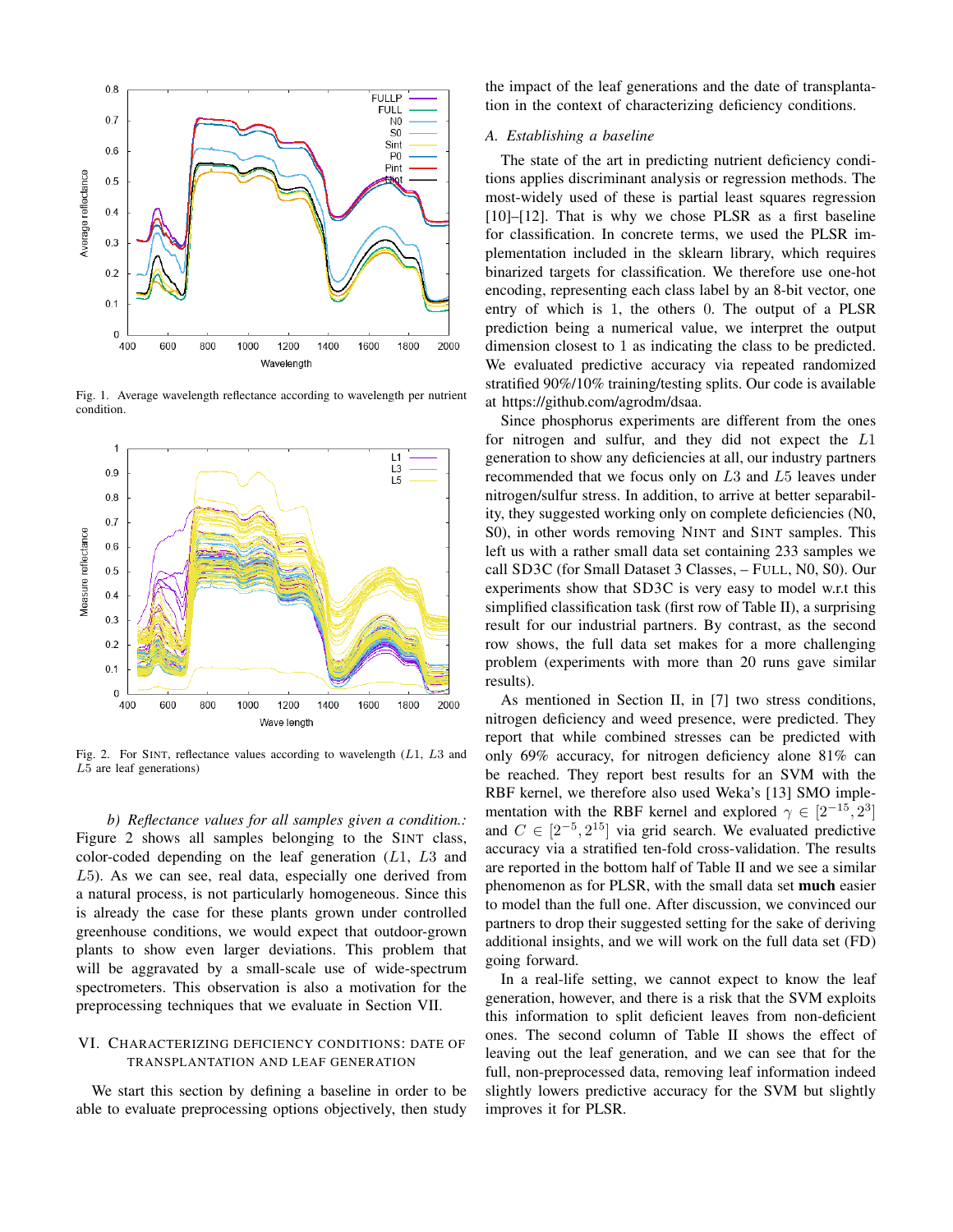| Data set (Dim.)  | $W/L \& W/DaT$       | $w$ /o $L$           | $w$ /o L & $w$ /o DaT |  |  |
|------------------|----------------------|----------------------|-----------------------|--|--|
| PL SR            |                      |                      |                       |  |  |
| SD3C (1551)      | $99.08\% (100 runs)$ | $99.95\% (100 runs)$ | N/A                   |  |  |
| FD (1551)        | $72.48\% (20 runs)$  | $73.65\% (20 runs)$  | $75.44\% (20 runs)$   |  |  |
| SVM w/RBF kernel |                      |                      |                       |  |  |
| SD3C (1551)      | 99.57%               | 99.57%               | 99.57%                |  |  |
| FD (1551)        | 79.85%               | 79.34%               | 77.44%                |  |  |

Day after transplantation (*DaT*) is obviously also not available in a real-life setting (a farmer *would* know when he brought out the seeds, though). The third column shows the results when neither *DaT* nor L are available and we see a clear reduction in accuracy for the SVM (but also another improvement for PLSR). Finally, we also see that the SVM achieves higher accuracies than the PLSR for all settings. We will therefore only report SVM results going forward.

We'd like to stress that the use of the SVM is mainly due to its having been used in the literature before. While other, more recent techniques, might give better classification results, we mainly aim to characterize the differences between different representations, i.e. relative accuracy differences rather than absolute ones.

# *B. Addressing question 1: the impact of the time since the onset of the deficiency, i.e. DaT*

The first question we were interested in is from what day on we can reliably predict nutrient conditions. We consider this question from two perspectives. The first is to simply test for each day how well (or not) samples of this day can be classified. Figure 3 (a) shows the results, for the moment we are only interested in the curve labeled "Raw data"<sup>1</sup> . Unsurprisingly, samples of *DaT*= 9 are difficult to classify, given that deficiencies have been introduced only a day earlier. Accuracy quickly ramps up, though, reaching almost 90% for *DaT*= 34 (the decrease after *DaT*= 34 is likely explained by the fact that at this day leaves are so deficient from nutrients that spectroscopic measurements are no longer accurate). It should be noted, however, that this represents a situation where the model is trained on samples from that day, a situation that we will rarely achieve in reality since we cannot know the onset of nutrient deficiencies.

An arguably more realistic option is therefore to successively remove earlier samples, which will help us to understand from which day on samples become informative because they begin to show more intense effects of the deficiencies. Figure 3 (b) shows the results for this setting. Note that while in the left figure all samples are of a certain *DaT*, on the right samples are of that *DaT* or later. We see indeed that accuracy increases, albeit with a drop at *DaT*= 23, gaining about seven percentage points by *DaT*= 30, compared to the full data. The decrease after *DaT*= 30 is probably due to the fact that only few samples of mainly highly nutrient-deficient leaves are left at that point. Finally, we see that already from *DaT*= 13, i.e. less than a week after the onset of nutrient deficiencies, rather good prediction is possible, these samples are therefore already informative.

## *C. Addressing question 2: the impact of the leaf generations*

The second research question is whether all three leaf generations are useful for predicting nutrient deficiencies, and if so to what degree. Since, according to the experimental setup, different leaf types have undergone different deficiency conditions, there should be a relationship between leaf generations and nutrient deficiencies.

To answer this question, we look at the dual problem: given a *nutrient deficiency*, can we reliably predict *leaf generations*? We report classification results in Table III: for each of the six deficiency conditions, we trained an SVM with an RBF kernel to predict whether samples fall into L1, L3, or L5. Accuracies were derived via a stratified ten-fold crossvalidation. SG, MSC are preprocessing techniques that we will discuss in Section VII-A, RDP and PCC dimensionality reduction techniques discussed in Sections VII-B and VII-C.

As the results in Table III show, this is indeed possible with rather high accuracy, even if the SVM never reaches 100%. For L3 and L5 leaves, this is partly an expected result, even though the high accuracy is encouraging, but as we have described above, L1 leaves should be able to store enough nutrients to not be affected by deficiencies, according to our partners. It is therefore possible that L1 leaves are simply so different from later ones that they are easy to qualify.

To investigate this further, we looked in greater depth into the role of  $L1$  leaves. As Table IV shows, if we limit the data to L1 leaves only, we can still achieve predictive accuracies that are significantly higher than chance. The largest class contains only 17% of the L1 samples, whereas the worst result is at  $65\%$ . It seems therefore as if even  $L1$  leaves experience the effects of nutrient deficiencies, which should allow for an earlier detection, which is an interesting result from the application point of view (and might partially explain our results for *DaT*).

# VII. CHARACTERIZING DEFICIENCY CONDITIONS: IMPROVING THE DATA REPRESENTATION AND HIGHLIGHTHING USEFUL WAVELENGTHS

In this section we discuss the main part of our work: how to improve the data representation. We evaluate both direct options – smoothing and filtering – in Section VII-A, and

<sup>&</sup>lt;sup>1</sup>We will return to the other curves in Sections VII-B and VII-C.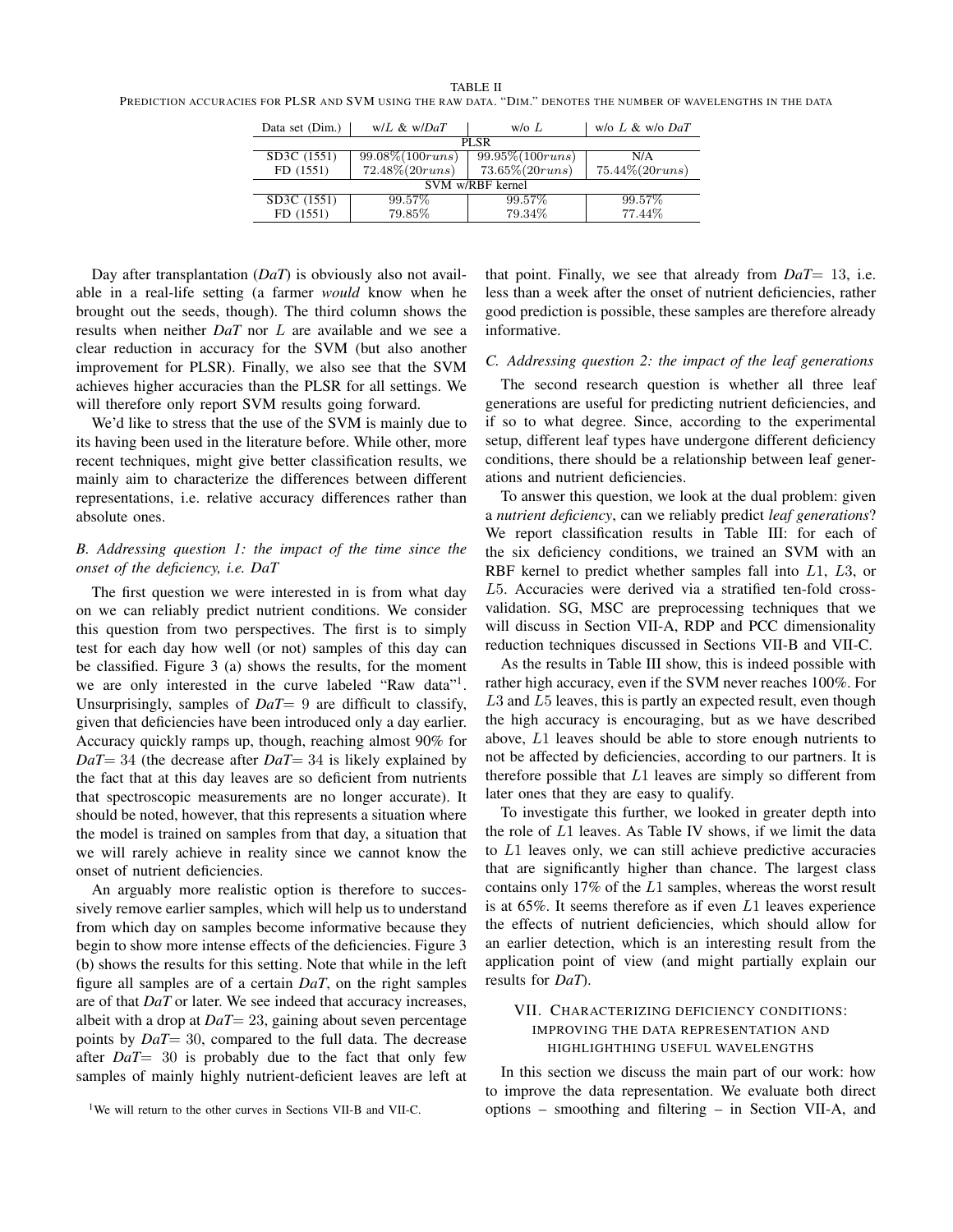

(a) Predictive accuracies according to the date of (b) Predictive accuracies for successively transplantation for different data representations. smaller *DaT* intervals (i.e. samples with *DaT*

or later) for different data representations.

Fig. 3. Effect of time since transplantation on predictive accuracies

TABLE III PREDICTIVE ACCURACIES FOR PREDICTING LEAF GENERATION FOR DIFFERENT DEFICIENCY CONDITIONS

| Data                                                                                  | N0. | $\vert$ NINT $\vert$ SO $\vert$                                              | <b>SINT</b> | P() | <b>PINT</b> |
|---------------------------------------------------------------------------------------|-----|------------------------------------------------------------------------------|-------------|-----|-------------|
| FD                                                                                    |     | $\boxed{91.28\%$   $93.96\%$   $92.21\%$   $88.59\%$   $92.52\%$   $91.59\%$ |             |     |             |
| FD+RDP+SG+MSC   $92.62\%$   $91.28\%$   $90.91\%$   $85.91\%$   $91.59\%$   $87.85\%$ |     |                                                                              |             |     |             |
| FD+PCC+SG+MSC   $91.28\%$   $87.25\%$   $90.91\%$   $81.21\%$   $91.59\%$   $83.65\%$ |     |                                                                              |             |     |             |

TABLE IV PREDICTIVE ACCURACIES USING ONLY L1 LEAF INFORMATION

| Data          | Accuracy |
|---------------|----------|
| FD            | 68.51\%  |
| FD+RDP+SG+MSC | 68.75%   |
| FD+PCC+SG+MSC | 65.39%   |

indirect ones – dimensionality reduction – in Sections VII-B and VII-C. The latter part addresses research question 3.

#### *A. Filtering and smoothing the data*

As shown in Section V, raw spectroscopic data are not homogeneous. One way of addressing the variability of spectrographic measurements is to filter and smoothen the data. To do this, we applied a Savitzky-Golay (SG) filter<sup>2</sup> [14], followed by multiplicative signal correction  $(MSC)^3$  [15], both common preprocessing steps in spectroscopy.

As Table V shows, applying SG does not improve classification accuracy for the full data compared to Table II but the resulting representation weathers the removal of leaf and *DaT* information a bit better. Additionally applying the MSC algorithm, however, boosts accuracy by between one and two percentage points.

#### *B. Dimensionality reduction using Ramer-Douglas-Peucker*

Even though using SG and MSC *does* increase classification accuracy, these results were derived from the full spectrums of wavelengths. Yet, as stated before, one of our goals is dimensionality reduction to make data acquisition easier. An existing option for dimensionality reduction is to use the Ramer-Douglas-Peucker algorithm (RDP)<sup>4</sup>, a method that reduces the number of points describing a curve by keeping only the start and end points of line segments [16]. We ran RDP with  $\epsilon = 0.001$ .

As Table VI shows, applying RDP improves predictive accuracy over the baseline (cf. Table II) and, more interestingly, creates a representation where removing leaf information leads to *additional* improvement.

Both the improvement and the significant reduction in the number of wavelengths are promising, and an obvious followup question is whether applying filtering and smoothing to this reduced representation allows for additional gains. Table VI also shows classification accuracies for when SG and MSC have been applied. Applying SG alone does not have an effect but additionally using MSC boosts accuracy on the full data by another  $\sim$  1.5 percentage points. Interestingly enough, removing leaf information reduces accuracy below that of the other two representations, yet when we also remove the *DaT* feature, we get the best result for that column.

<sup>&</sup>lt;sup>2</sup> Available in the scipy.signal library.

<sup>&</sup>lt;sup>3</sup>Which we implemented ourselves. Our code is available at https://github. com/agrodm/dsaa

<sup>4</sup>Available at https://pypi.org/project/rdp/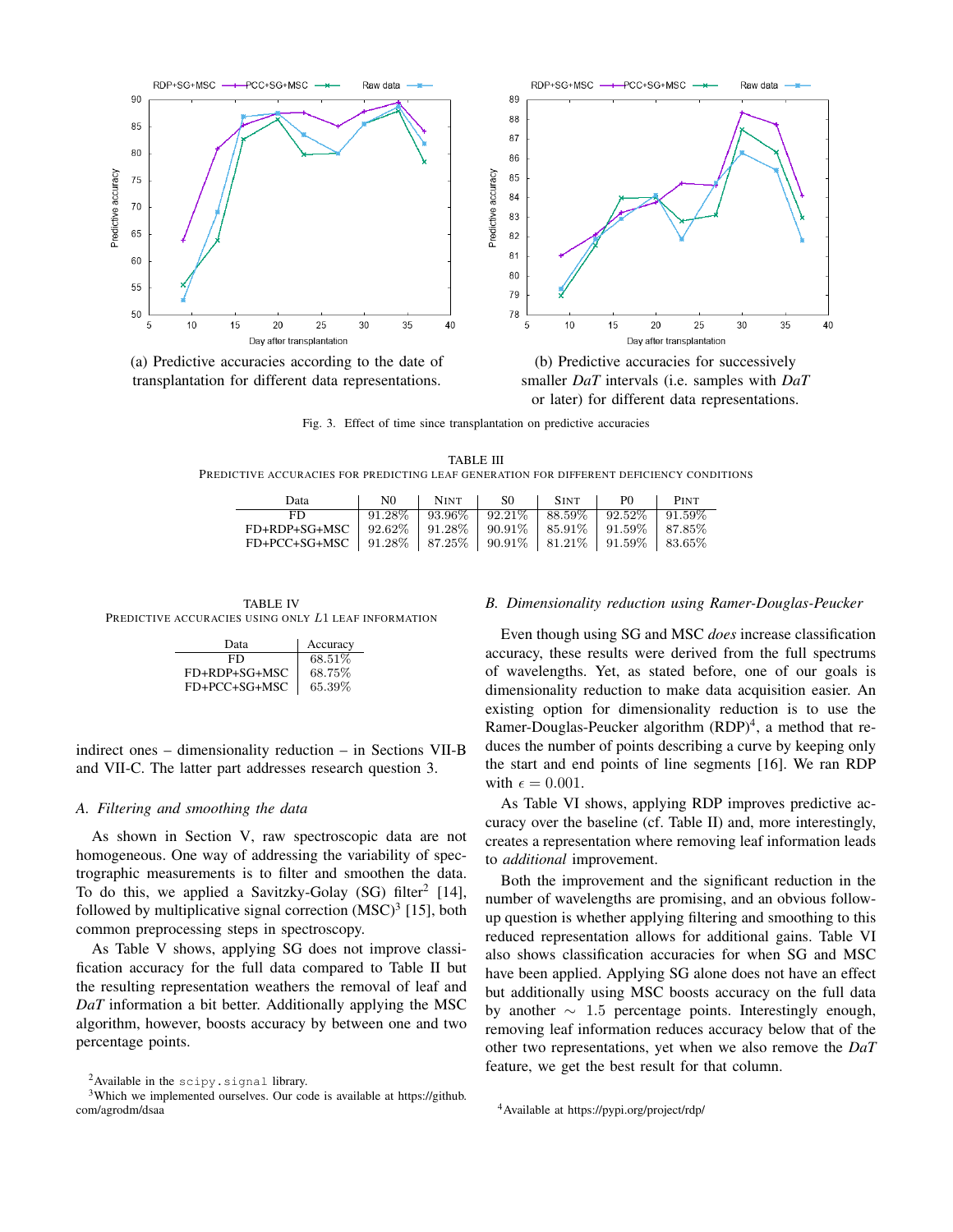TABLE V

PREDICTION ACCURACIES USING AN SVM WITH RBF KERNEL, USING SMOOTHED AND FILTERED DATA. "DIM." DENOTES THE NUMBER OF WAVELENGTHS IN THE DATA

| Data set (Dim.)  | $W/L \& W/DaT$ | W/OL    | w/o $L \& w/o$ DaT |
|------------------|----------------|---------|--------------------|
| $FD+SG (1551)$   | 79.85%         | 79.41\% | 77.51%             |
| FD+SG+MSC (1551) | 80.88\%        | 80.29%  | 79.78%             |

TABLE VI PREDICTIVE ACCURACIES OF THE SVM, USING DIMENSIONALITY-REDUCED DATA

| Data set (Dim.)     | $W/L \& W/DaT$ | $w/\alpha L$ | w/o $L \& w/o$ DaT |
|---------------------|----------------|--------------|--------------------|
| $FD+RDP(540)$       | 80.73%         | 81.1\%       | 79.56%             |
| $FD+RDP+SG (540)$   | 80.73%         | 81.1\%       | 79.56%             |
| FD+RDP+SG+MSC (540) | 82.13%         | 81.03%       | 80.73%             |



Fig. 4. Correlation between different wavelengths.

Going back to Figure 3, we see that the combined application of RDP, SG, and MSC outperforms learning and predicting on the raw data for almost all values of *DaT*. When it comes to predicting leaf generations, however, Table III shows that using the raw data is mostly preferable.

## *C. Dimensionality reduction via Pearson's correlation coefficient*

The previous section has shown that RDP provides significant dimensionality reduction and, combined with SG and MSC, leads to good results on the data representation making the fewest assumptions. However, 540 separate wavelengths, though far less than the 1551 in the original data, still make for a quite a bit of spectroscopy. In this section, we therefore explore a different approach towards dimensionality reduction.

Inspired by RDP, we calculated the Pearson's correlation coefficient (PCC) between all pairs of wavelengths, resulting in the similarity matrix shown in Figure 4. Where RDP groups wavelengths according to the line segment they belong to, PCC measures how well pairs of wavelengths increase (or decrease) together.

The redundancy between adjacent wavelengths is clearly visible – in fact, as the legend on the right-hand side shows, the correlation coefficient is always  $> 0.75$ . Yet we can also see split points where this redundancy is much lower than for adjacent areas. A straight-forward approach to dimensionality reduction groups wavelengths together for which the correlation coefficient exceeds a certain value. By setting the entries larger than a threshold in the similarity matrix to 1, 0 otherwise, we can visualize such groupings. Figure 5 shows them for four thresholds.

We want groupings that are rather homogeneous, wellseparated, and help with dimensionality reduction. While a threshold of 0.999 does not help much with the latter, the choice between the other three thresholds was more of a judgment call. In the end, 0.95 grouped too many wavelengths together, especially the two thin bands at the left/bottom, whereas 0.98 already hints at lower correlations that fully detach for 0.99, the threshold we chose. Using dynamic programming, we can identify maximally sized sub-matrices containing only 1s (Figure 6, left), each of which can be represented by a single wavelength, achieving strong dimensionality reduction while not losing too much information. We retained only submatrices that group at least fifty wavelengths to smooth effects specific to the data sample.

A final important consideration is to avoid grouping wavelengths of different colors:

- 450nm 500nm for blue
- 500nm 600nm for green
- 600nm 700nm for red
- 700nm 1400nm for near infrared (NIR)
- 1400nm 2000nm for shortwave infrared (SWIR)

This is particular important since different regions correspond to different phenomena: visible wavelengths represent leaf pigmentation, NIR cellular structure, and SWIR water retention. Taking this constraint into account narrows the groupings somewhat as can be seen in Figure 6, right. As we can see on the left-hand side, however, even unconstrained groupings recover known regions rather well.

Together, the seven groupings cover 1295 wavelengths, meaning that we reduce dimensionality from 1550 to 255, a greater reduction than using RDP.

Table VII shows prediction accuracies using the PCC dimensionality-reduced data, on raw, filtered, and filtered and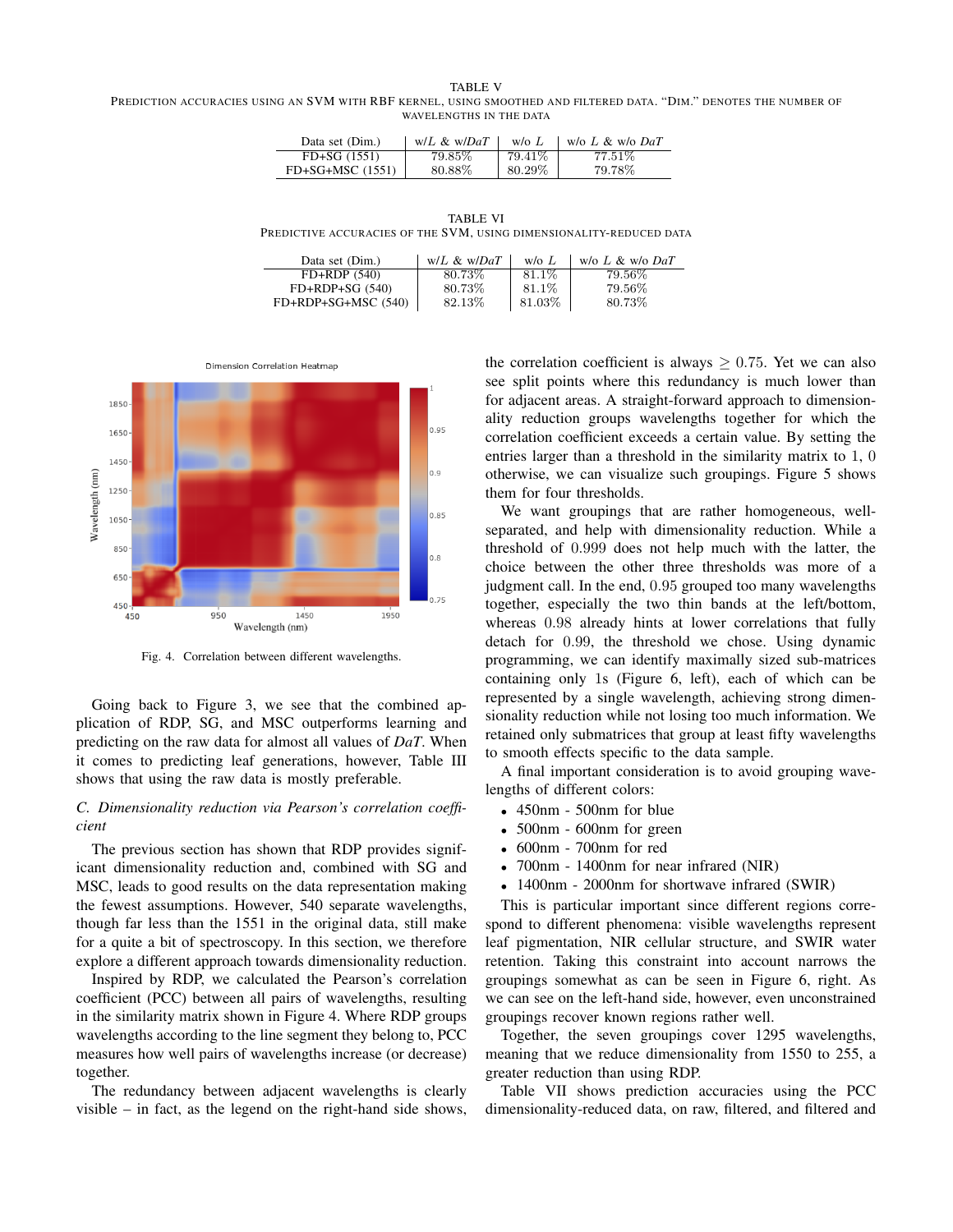

Fig. 5. Binarized correlation matrices, for cutoffs 0.95, 0.98 (top row), 0.99, and 0.999 (bottom row).



Fig. 6. Maximally sized squared matrices of strongly correlated wavelengths (left-hand side), taking color constraints into account (right-hand side).

| <b>TABLE VII</b>                                                                     |  |
|--------------------------------------------------------------------------------------|--|
| PREDICTION ACCURACIES USING AN SVM WITH RBF KERNEL. USING SMOOTHED AND FILTERED DATA |  |

| Data set (Dim.)       | $W/L \& W/DaT$ | $w/\sigma L$ | w/o $L \& w$ /o $DaT$ |
|-----------------------|----------------|--------------|-----------------------|
| $FD+PCC(255)$         | 78.02%         | 77.44%       | 75.09%                |
| $FD+PCC+SG (255)$     | 77.95%         | 77.44%       | 75.24\%               |
| $FD+PCC+SG+MSC (255)$ | 79.78%         | 78.97%       | 75.53%                |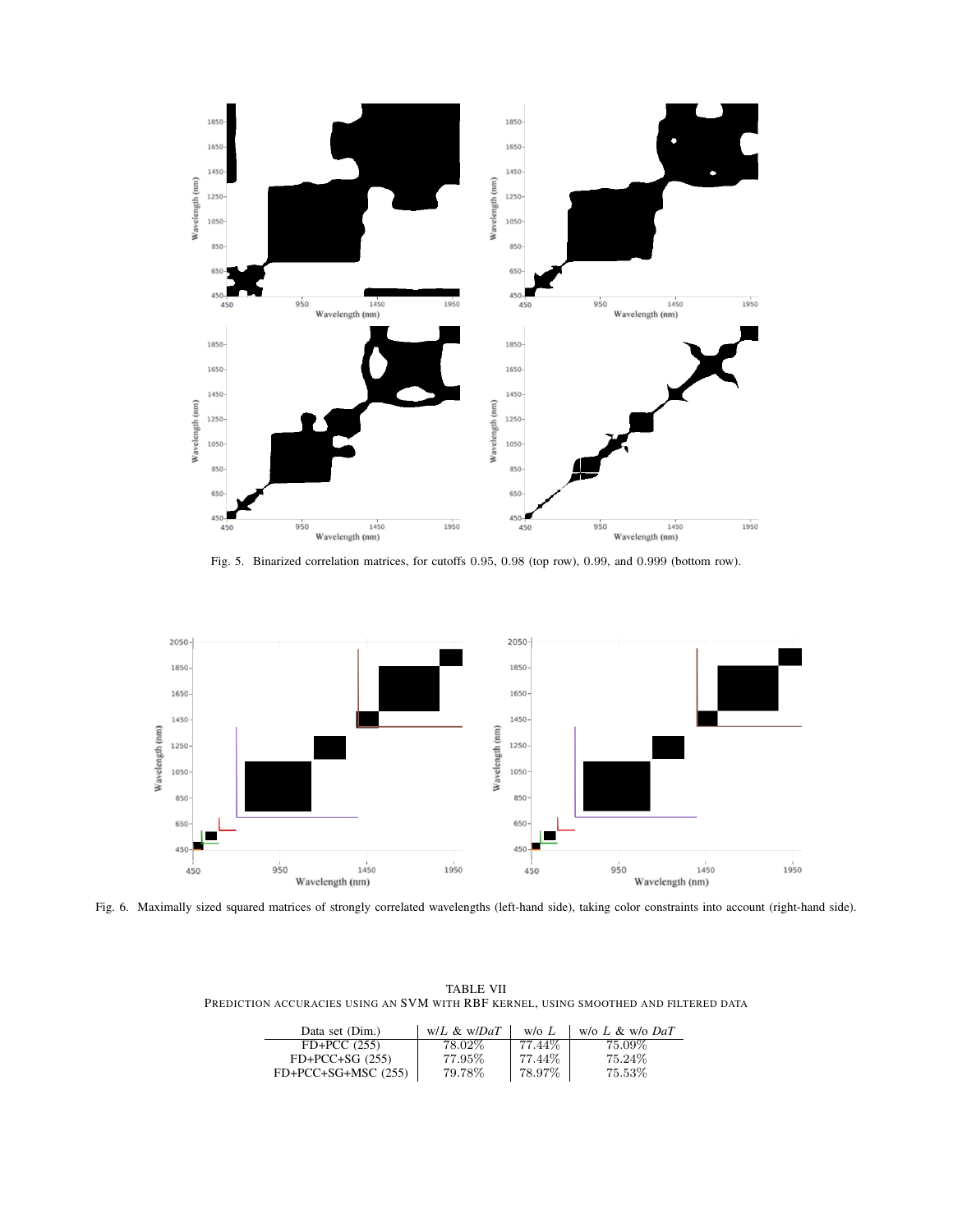smoothed data. As before, the main improvement to accuracy comes from the MSC correction, even though SG also slightly improves accuracy for the setting without *DaT*. In comparison to Table VI, accuracies are lower, especially for the setting with *DaT*. As Figure 3 shows, the representation PCC, SG, and MSC is outperformed for individual *DaT* but mostly performs better for the ablation setting. The most interesting result of Table III is that the representation shows a relatively big dropoff for leaves showing partial deficiencies.

All in all, representations derived using PCC for feature reduction perform worse than those using RDP. Yet PCCreduced data retain less than half of the wavelengths for RDPreduced one. This would allow for less expensive spectroscopy, and therefore more and more precise measurements.

A word of caution: all the dimensionality reduction methods in this work assume directly or indirectly that there is a semantic connection between adjacent features. In fact, they all exploit the fact that significant changes between adjacent features mean that the feature should be kept. While they are therefore well-suited to the kind of spectrographic data that we have explored in this work, different kinds of descriptors might benefit less from the proposed method.

#### VIII. CONCLUSION AND PERSPECTIVES

Detecting nutrient deficiencies is a major challenge of sustainable agriculture since it allows to improve soil quality by bringing plant nutrients as much as necessary but as little as possible. In this paper, we have discussed experiences with a real-life agronomic data set. Our industry partners approached us with certain preconceived notions about their spectroscopy data, and a concrete problem setting: predicting nutrient deficiencies during plant development, ideally quickly, reliably, and at not too high cost.

So far, this problem setting is underexplored in the literature, and we therefore attacked it from different angles. We first looked at whether it is in fact possible to predict deficiencies early, and find that (at least under controlled conditions) highquality predictions are possible less than a week after onset of the deficiency. A second question was to what degree deficiencies are expressed in the plant's leaves. According to our partners' intuition, leaves that mainly grew in a nutrient-rich environment should be useless in terms of identifying recently arrived deficiencies, pushing back the detection time. As we could show empirically, however, this intuition is somewhat incorrect, meaning that identification and correction should be possible much earlier than assumed. This result underlines the bias that can be introduced in spite of themselves by the experts on the data and we think that this remark can be generalized to many other problems.

Finally, we explored options for tweaking the data to improve classification accuracy and/or reduce the cost of future data acquisition. By exploring two dimensionality reduction techniques (RDP and PCC), we proposed a new data representation that allows to improve on the results on the raw data while reducing the number of wavelengths used to describe the data by two thirds. The latter, while losing somewhat in terms of predictive accuracy, halves the number of wavelengths RDP yet again, which could allow a much cheaper data acquisition process, allowing the analysis of more samples and more precise measurements.

While we have shown how to apply different preprocessing techniques to this kind of data, we need to go further. An important bottleneck is simply data: after all, we were in the fortunate situation that the industry partners we collaborated with have their own experimental greenhouse but even with this situation, we had only access to  $\approx$ 1300 data points for the spectral data. As a next step we will design further greenhouse experiments in collaboration with our partners, analyzing samples based on the results of the work described in this paper, i.e. measuring smaller ranges of wavelengths.

An additional direction we explored, but do not report on the paper, is that of subgroup discovery. Subgroup discovery is the task of identifying descriptions that describe subsets of the data in which a value of a target variable is over-represented in comparison to the full data. Finding combinations of wavelengths whose values are characteristic of certain deficiencies could allow the construction of specialized sensor setups that involve only a small range of wavelengths, and in addition offer interpretable patterns that could help in understanding the effects of deficiencies in more detail. Unfortunately, straightforward application of an off-the-shelf subgroup discovery system, while producing intriguing patterns, did not yield satisfactory results yet. Between descriptions that are not specific enough and too much redundancy in the result set, we could not properly characterize deficiency conditions. We intend to explore this direction with a more tailor-made solution going forward.

#### **REFERENCES**

- [1] K. Liakos, P. Busato, D. Moshou, S. Pearson, and D. Bochtis, "Machine learning in agriculture: A review," *Sensors*, vol. 18, no. 8, p. 2674, 2018.
- [2] S. Dimitriadis and C. Goumopoulos, "Applying machine learning to extract new knowledge in precision agriculture applications," in *Panhellenic Conf. on Inf.* IEEE, 2008, pp. 100–104.
- [3] R. O. Kuchenbuch and U. Buczko, "Re-visiting potassium-and phosphate-fertilizer responses in field experiments and soil-test interpretations by means of data mining," *J. of Plant Nutrition and Soil Science*, vol. 174, no. 2, pp. 171–185, 2011.
- [4] H. Yu, D. Liu, G. Chen, B. Wan, S. Wang, and B. Yang, "A neural network ensemble method for precision fertilization modeling," *Math. and Comp. Modelling*, vol. 51, no. 11-12, pp. 1375–1382, 2010.
- [5] A. Shekoofa, Y. Emam, N. Shekoufa, M. Ebrahimi, and E. Ebrahimie, "Determining the most important physiological and agronomic traits contributing to maize grain yield through machine learning algorithms: a new avenue in intelligent agriculture," *PloS One*, vol. 9, no. 5, 2014.
- [6] J. Yuan, C. Liu, Y. Li, Q. Zeng, and X. F. Zha, "Gaussian processes based bivariate control parameters optimization of variable-rate granular fertilizer applicator," *Computers and Electronics in Agriculture*, vol. 70, no. 1, pp. 33–41, 2010.
- [7] Y. Karimi, S. Prasher, R. Patel, and S. Kim, "Application of support vector machine technology for weed and nitrogen stress detection in corn," *Computers and electronics in agriculture*, vol. 51, no. 1-2, pp. 99–109, 2006.
- [8] J. Gholap, A. Ingole, J. Gohil, S. Gargade, and V. Attar, "Soil data analysis using classification techniques and soil attribute prediction," *arXiv preprint arXiv:1206.1557*, 2012.
- [9] S. Jay, F. Maupas, R. Bendoula, and N. Gorretta, "Retrieving lai, chlorophyll and nitrogen contents in sugar beet crops from multi-angular optical remote sensing: Comparison of vegetation indices and prosail